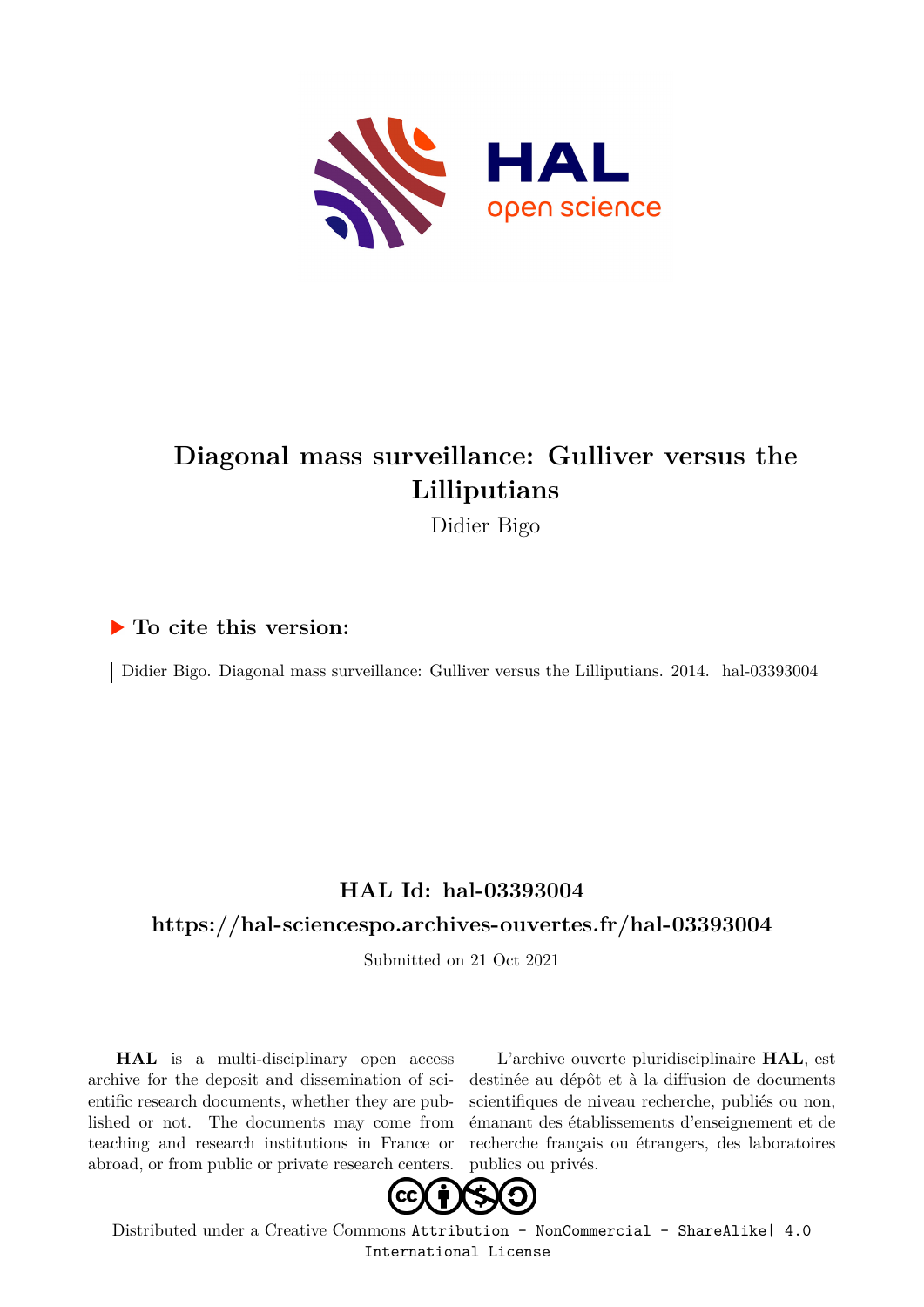# **Diagonal mass surveillance: Gulliver versus the Lilliputians**

**opendemocracy.net**[/can-europe-make-it/didier-bigo/diagonal-mass-surveillance-gulliver-versus](https://www.opendemocracy.net/can-europe-make-it/didier-bigo/diagonal-mass-surveillance-gulliver-versus-lilliputians)lilliputians

#### Didier Bigo

Mass surveillance does not follow the vertical logic of pure state surveillance as imagined by Orwell. Rather, it is diagonal – building on the information we voluntarily disclose to engage in our own "surveillance" of online friends. This makes it much more perverse.



Filipino protesters join global protest against mass surveillance, February 2014/Demotix/Ezra Acayan/All rights reserved

In the wake of disclosures by Edward Snowden about the NSA practices concerning PRISM and other US surveillance programmes like Xkeyscore, Upstream, Quantuminsert, Bullrun, Dishfire, and the close involvement in these activities of services like the GCHQ (Tempora program), there is an urgent need for a systematic assessment of the scale, reach and character of contemporary surveillance practices, as well as of the justifications they attract and the controversies they provoke.

The public needs to know whether these practices mark a significant reconfiguration of, say, relations between intelligence gathering and surveillance of the Internet and other systems of telecommunications, or mark sustained challenges to fundamental rights in the digital sphere.

There is also a need to pay close attention to the longer-term implications of practices that have already raised serious questions about the widespread transgression of legal principles and democratic norms. And finally, to how transnational surveillance resonates with contemporary shifts in the locus and character of sovereign authority and political legitimacy.

Revelations about practices of large scale surveillance that branch out into the surveillance of everyday activities and bulk intelligence gathering on big groups of people has rightly generated considerable controversy. Yet, there is a danger that both the popular and scholarly debates will be reduced to familiar narratives about technological developments reshaping relations between the watcher and the watched, or the fulfilment of predictions by Georges Orwell or Philip K. Dick, or the transformation of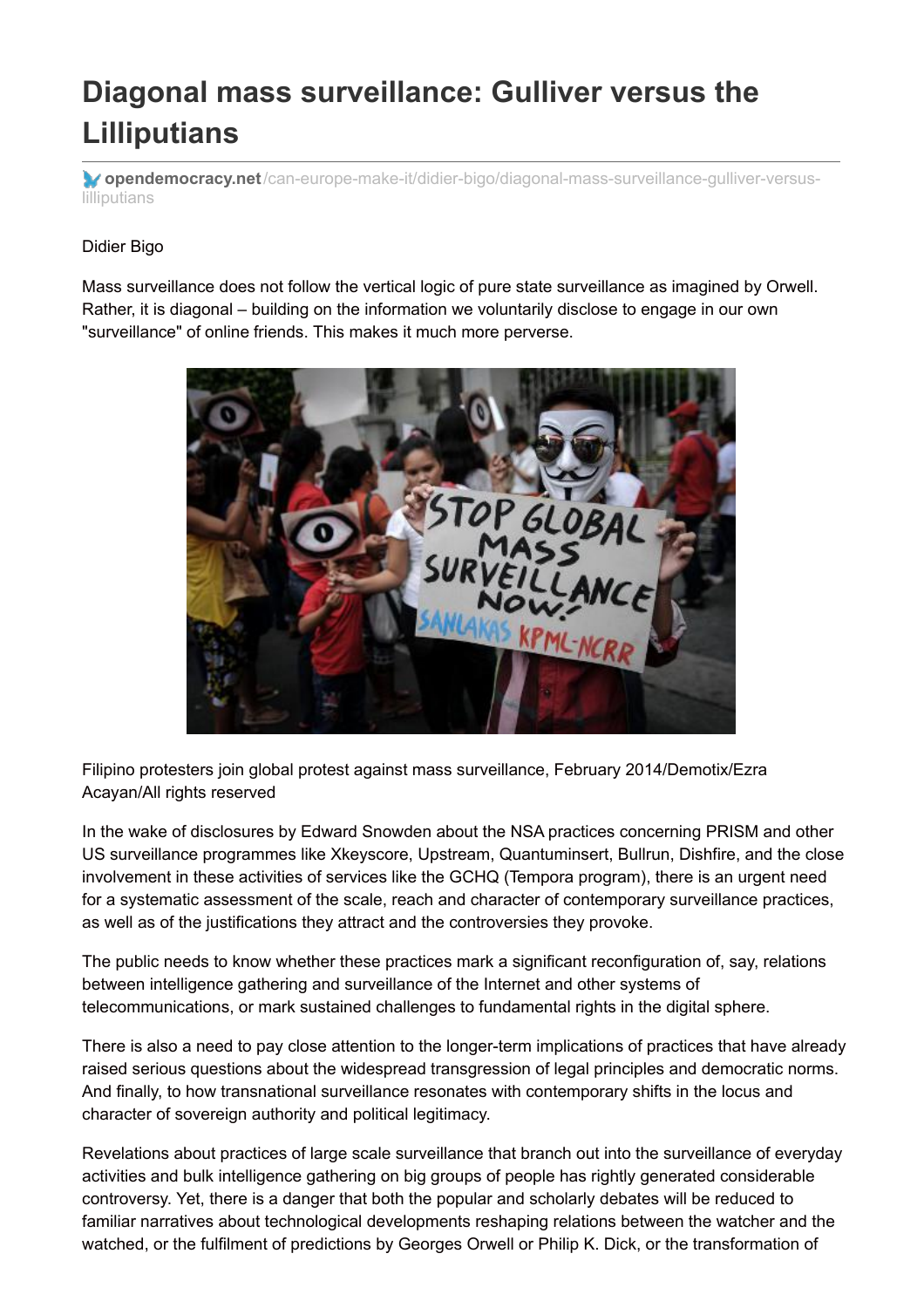representative democracies into totalitarian regimes in the name of protection.

No – what we see here is not a horizontal system of surveillance (a [rhizome](http://en.wikipedia.org/wiki/Rhizome_(philosophy))), where surveillance is pervasive but not centralised, and in which we participate because we individually want to take advantage of surveillance (for example by seeing what our friends do on Facebook), or that we enact through voluntary disclosure of information to online friends. Nor does this system follow the vertical logic of pure state surveillance imagined by Orwell in his novel *1984* (a total surveillance).

## **The diagonal of the bishop: surveillance and intelligence in a transnational world**

The current situation could be best conceptualised as a tri-dimensional chess bishop, a "diagonalised" form of surveillance and intelligence. The meaning of the acronym PRISM is revealing in this regard: Planning Tool for Resource Integration, Synchronisation and Management. This long range, diagonalised form transforms the horizontal network of everyday surveillance (e.g. our individual and voluntary use of social media) into the vertical emergence of relevant information.

This selection from bulk of what information is relevant and needs to be investigated is an automated process, regulated by complex algorithms and the use of specific keywords. There is thus a double movement, from the inside out and the outside in, where personal information is voluntarily shared but then secretly recaptured by intelligence agencies. The watched, therefore, participate in their own surveillance.

The fact that these practices ignore national borders and treat information in bulk raises a series of questions. Of these, two are central. The first one concerns the conceptual disconnect between the idea of an interstate world in which each state has a clear vision of its own national security and the practices brought forward by global surveillance. Current surveillance practices involve a network of different intelligence services (the so-called Five [Eyes](http://en.wikipedia.org/wiki/UKUSA_Agreement) plus) sharing some information in the name of global antiterrorism while also acting against their partners in the pursuit of their own national security interests, thereby destabilising traditional understandings of alliances and state behaviour.

The second consequence concerns the strategies deployed by multiple actors to resist surveillance practices, through diplomatic or legal means, as well as adjustments in everyday online behaviour by Internet users. A crucial question is thereby posed: will these users continue to participate in their own surveillance through self-exposure, or will they develop new forms of subjectivity that give more thought to the consequences of their own actions?

Intelligence work begins as analysts use the data collected through large scale surveillance with the goal of identifying unknown persons related to a targeted individual or group, within three degrees of [separation](http://www.theguardian.com/world/interactive/2013/oct/28/nsa-files-decoded-hops) ("hops"). For example, if a suspected individual has 100 Facebook friends, the person in charge of the surveillance at the NSA or one of its private subcontractors can without warrant follow the communications of friends of friends of friends, for up to three hops – about 2,669,556 people.

Faced by the magnitude of data accumulated, the strategy used by the analysts is not to read all the content of these communications, but to visualise the graph of interpersonal relations ("meta-data") hoping to disconnect specific connection nodes. This is far from a full reading of everything the data contains, but also equally far from a scientific method that would give a required level of certainty and any semblance of truth to the results.

This method is essentially suspicion elevated to the rank of art. It depends on the analyst's intuition and interpretation, and the results may be contradictory from one analyst to the other. The fear of an omniscient big brother is mostly irrelevant in this scenario, as the claim of any truth coming from this visualisation must be a false one, based as it is upon the pretence that predictions can be elaborated regarding specific human actions at some point in the future, when even general forecasts about trends are difficult. Technology is used as if it could provide scientific certainty about the future, but this belief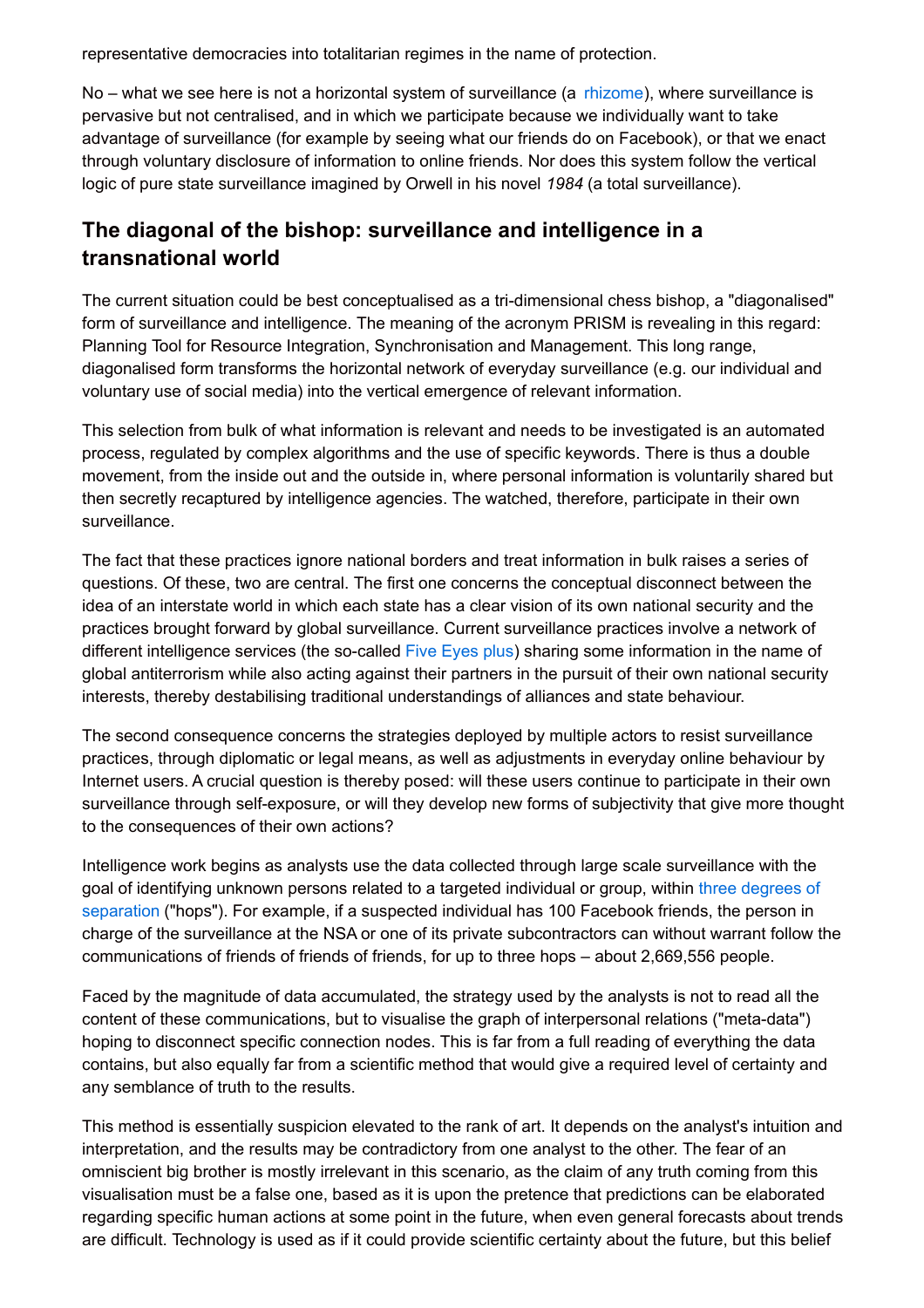in the power of 'big data' has more to do with blind faith than with any kind of certainty.



Artist Kaya Mar portrays Barack Obama spying on a blindfolded USA, July 2013/Demotix/Pete Riches/All rights reserved.

## **National security and the digitisation of the** *raison d'etat*

These ways to gather and share information have paradoxical effects on national security requirements. Namely, national security is not national any more: different national security imperatives may clash between allies and trust is eroded. The digitisation of national security creates big data gathered at a transnational scale, blurring the lines of what is national as well as the boundaries between law enforcement and intelligence.

These methods encourage a move from the judicial framework of criminal police to preventive, preemptive, predictive approaches, and from a high degree of certainty about a small amount of data to a high degree of uncertainty about a large amount of data. The hybridisation of public agencies and private contractors destabilises the process of socialisation via national state interests and thus secrecy, opening up the potential for major leaks by persons holding incompatible values (as in Snowden's case).

To say this more theoretically, the change and uncertainty surrounding the categories of "foreign" and "domestic" is dispersing them through the webs of multiple interconnections. This transforms the line that clearly separated the foreign and the domestic into a Möbius strip. By projecting national security inside out, via a transnational, public-private alliance of national security and sensitive data professionals, an unexpected outside comes into effect whereby every Internet user is targeted. These "data subjects" must react in turn, if they do not accept a situation where nearly all internet users are treated as potential suspects and on principle, not innocent.

## **Multiple sites of resistance**

In this regard, the Snowden revelations set off a snowball effect of distrust among the actors who initially thought that they were gaining from exchanging data with the NSA. The recent partners of the Five Eyes plus (Sweden, Germany, France) felt betrayed when the NSA and GCHQ publicly defended their actions by asking something along the lines of, "You knew that we were spying on you all and your heads of state. Were you so naïve as not to have imagined what we were doing ?".